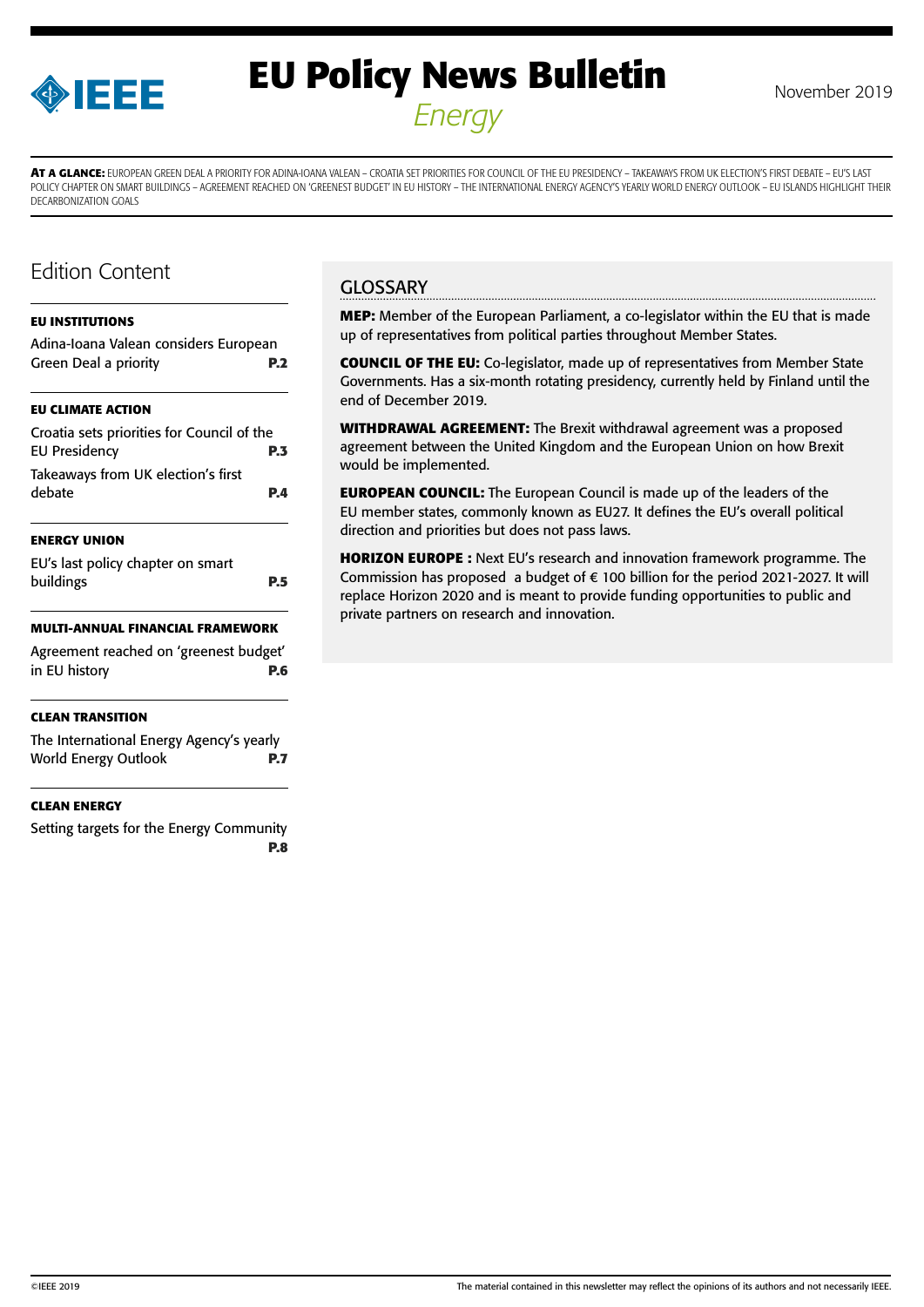## <span id="page-1-0"></span>**EU INSTITUTIONS**

| Adina-Ioana Valean considers European |            |
|---------------------------------------|------------|
| <b>Green Deal a priority</b>          | <b>P.2</b> |

## **[EU CLIMATE ACTION](#page-2-0)**

| Croatia sets priorities for Council of the |            |
|--------------------------------------------|------------|
| <b>EU Presidency</b>                       | <b>P.3</b> |
| Takeaways from UK election's first         |            |
| debate                                     | P.A        |
|                                            |            |

## **[ENERGY UNION](#page-4-0)**

[EU's last policy chapter on smart](#page-4-0)  [buildings](#page-4-0) **P.5**

## **[MULTI-ANNUAL FINANCIAL FRAMEWORK](#page-5-0)**

| Agreement reached on 'greenest budget' |            |
|----------------------------------------|------------|
| in EU history                          | <b>P.6</b> |

### **[CLEAN TRANSITION](#page-6-0)**

[The International Energy Agency's yearly](#page-6-0)  [World Energy Outlook](#page-6-0) **P.7**

## **[CLEAN ENERGY](#page-7-0)**

[Setting targets for the Energy Community](#page-7-0) **[P.8](#page-7-0)**

## EU INSTITUTIONS

# **Adina-Ioana Valean considers European Green Deal a priority**



#### **©Shutterstock**

After the successful approvals of Commissioner-designates Timmermans (Climate) and Simson (Energy) Commissioner-designate Adina-Ioana Valean received the approval of the Transport Committee of the European Parliament on 14 November. She is now set to become the new Transport Commissioner of European Union. The new European Commission is expected to receive the European Parliament's support later and take up office on 1 December 2019.

In her responses to questions from MEPs during the hearing Ms Valean's underlined that the European Green Deal will be a key political priority for the new Commission, also in mobility-related policy areas. For her, this deal cannot be complete without transport at its core. She noted that with the completion of the Clean Energy Package, the EU has now the most advanced framework that will enable significant emission emissions reductions after 2030, but this is not enough: "if by 2050 the EU wants to be carbon neutral, that will require additional efforts," she added.

Ms Valean committed to work hard to reduce the environmental footprint of mobility and transport activities, focusing in particular on the following areas:

- safe and secure transport;
- clean and sustainable mobility;
- a smart mobility ecosystem:
- fair and inclusive mobility.

**(Source: Interel)**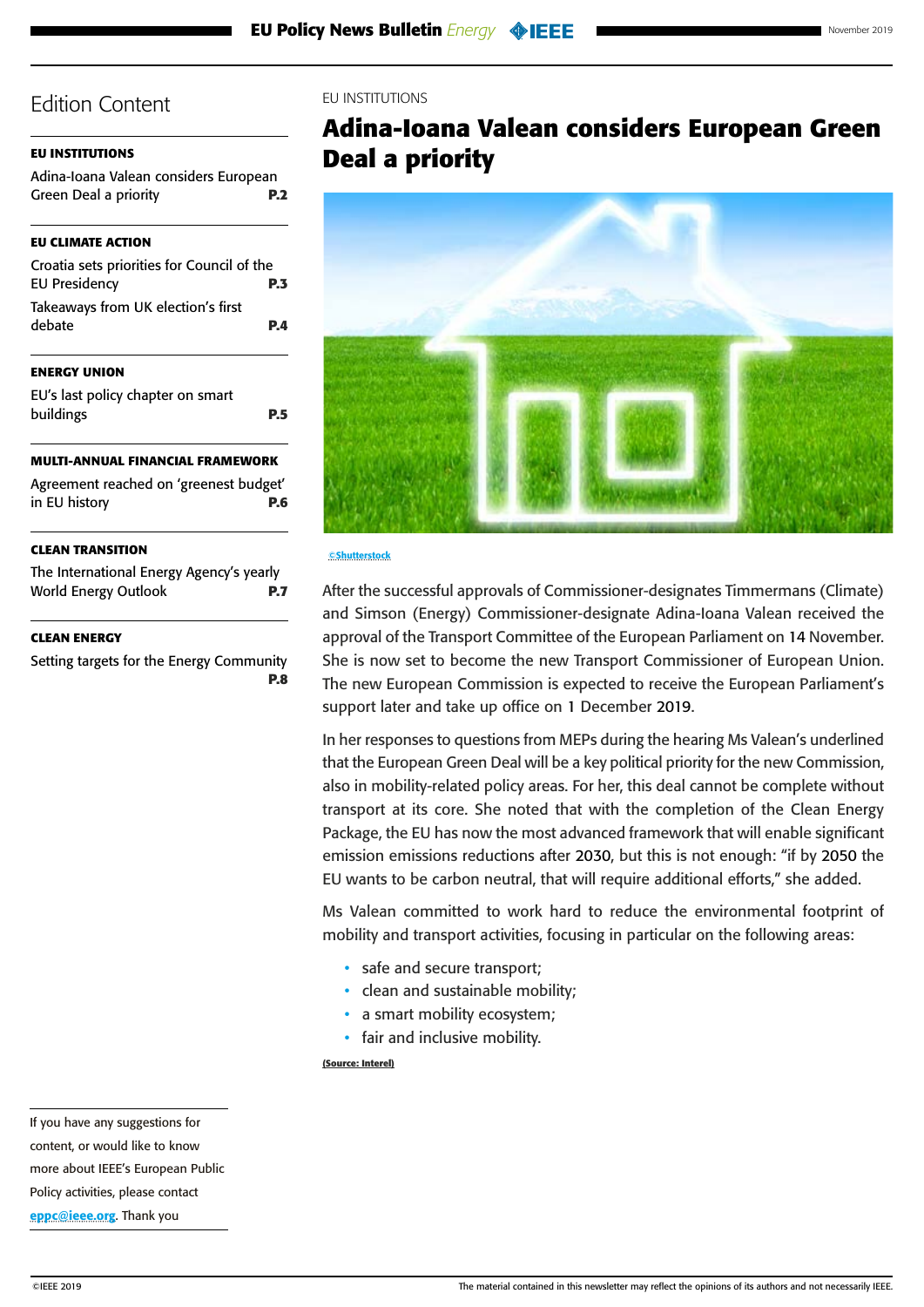# <span id="page-2-0"></span>**[EU INSTITUTIONS](#page-1-0)**

| Adina-Ioana Valean considers European |            |
|---------------------------------------|------------|
| <b>Green Deal a priority</b>          | <b>P.2</b> |

# **EU CLIMATE ACTION**

| Croatia sets priorities for Council of the |            |
|--------------------------------------------|------------|
| <b>EU Presidency</b>                       | <b>P.3</b> |
| Takeaways from UK election's first         |            |
| debate                                     | P.A        |

## **[ENERGY UNION](#page-4-0)**

[EU's last policy chapter on smart](#page-4-0)  [buildings](#page-4-0) **P.5**

# **[MULTI-ANNUAL FINANCIAL FRAMEWORK](#page-5-0)**

| Agreement reached on 'greenest budget' |            |
|----------------------------------------|------------|
| in EU history                          | <b>P.6</b> |

## **[CLEAN TRANSITION](#page-6-0)**

[The International Energy Agency's yearly](#page-6-0)  [World Energy Outlook](#page-6-0) **P.7**

### **[CLEAN ENERGY](#page-7-0)**

[Setting targets for the Energy Community](#page-7-0) **[P.8](#page-7-0)** EU CLIMATE ACTION

# **Croatia sets priorities for Council of the EU Presidency**

In view of the Croatian Presidency of the Council of the EU, that is set to begin in January 2020, the Presidency priorities were announced earlier this month during a dedicated event in Zagreb. The work programme is expected to be released at the beginning of December.

According to the announced priorities, the Croatian Presidency will focus on the following items



© Shutterstock.com

## **In the sector of environmental protection and fighting climate change:**

- Discussions about a green Europe, including in the context of sustainable economic growth and development.
- Efficient and ambitious implementation of the Paris Agreement, with a financially just transition to a low-carbon and circular economy.
- Conservation of biodiversity, protection of the marine environment and coastal areas from pollution, and efficient water and waste management.
- Promoting the sustainable forms of tourism and sustainability of coastal and insular communities (small-scale fisheries, infrastructure).

# On the Integrated Energy Market:

- Further establishment and implementation of the Energy Union.
- Strengthening energy security (infrastructure and diversification, including renewable and low-carbon energy sources).
- Promoting the role and potential of European Islands in the clean energy transition.

During his speech, the Croat Environment Minister Mr. Tomislav ori specified that in his priorities for climate, he will support an ambitious target of emissions reduction for 2030, and carbon neutrality for 2050. As regards energy, Mr. ori focused on the implementation of the Energy Union, a clean energy transition, and the gas package, which will be high on their agenda and they consider gas to be a key lever for the energy transition. LNG is seen as a secure, competitive and a rather low-emissions source of energy.

#### **(Source: Interel)Brexit**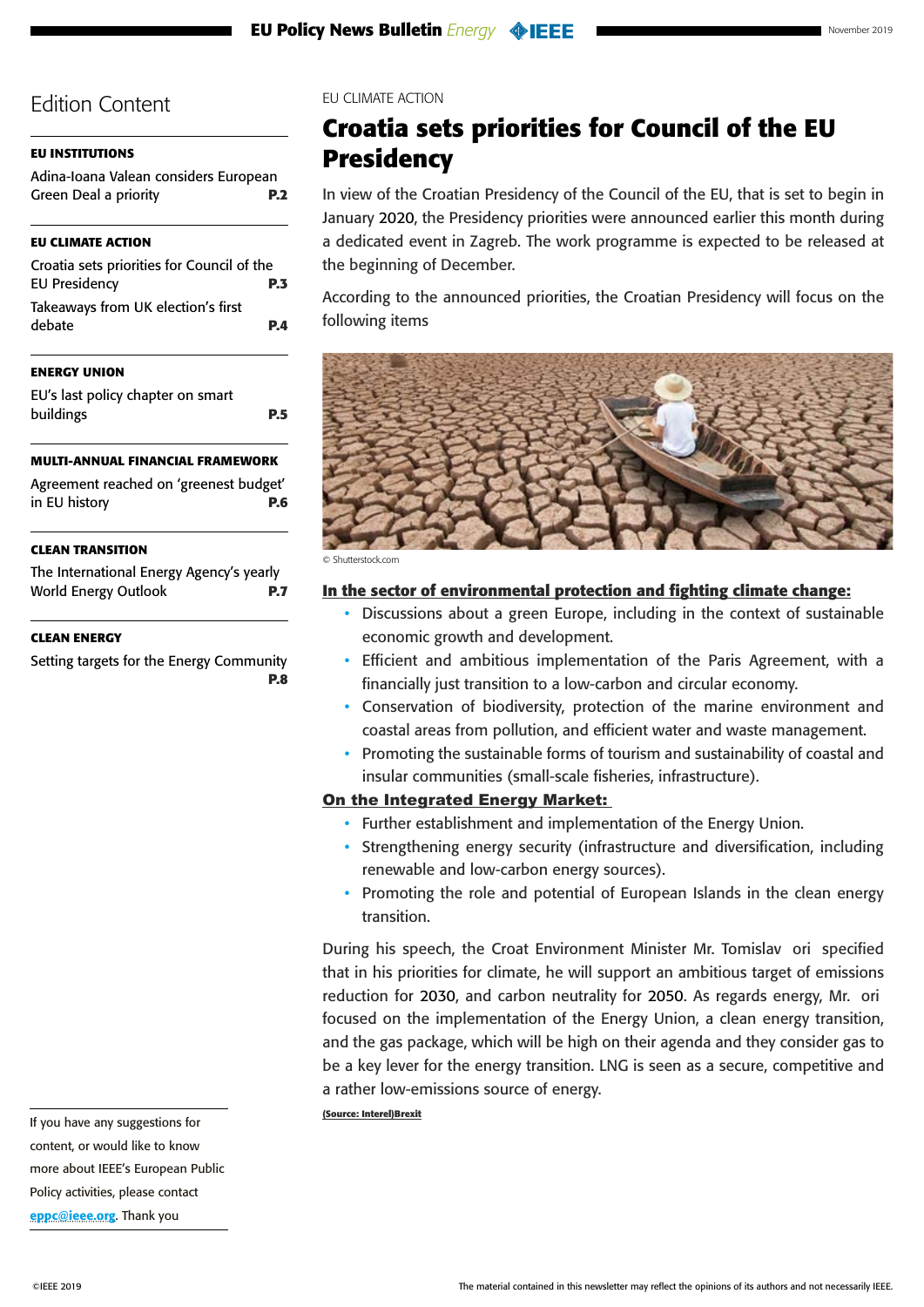## <span id="page-3-0"></span>**[EU INSTITUTIONS](#page-1-0)**

[Adina-Ioana Valean considers European](#page-1-0)  [Green Deal a priority](#page-1-0) **P.2**

## **[EU CLIMATE ACTION](#page-2-0)**

| <b>ENERGY UNION</b>                                                |            |
|--------------------------------------------------------------------|------------|
| Takeaways from UK election's first<br>debate                       | <b>P.4</b> |
| Croatia sets priorities for Council of the<br><b>EU Presidency</b> | <b>P.3</b> |
|                                                                    |            |

[EU's last policy chapter on smart](#page-4-0)  [buildings](#page-4-0) **P.5**

## **[MULTI-ANNUAL FINANCIAL FRAMEWORK](#page-5-0)**

[Agreement reached on 'greenest budget'](#page-5-0)  [in EU history](#page-5-0) **P.6**

### **[CLEAN TRANSITION](#page-6-0)**

[The International Energy Agency's yearly](#page-6-0)  [World Energy Outlook](#page-6-0) **P.7**

### **[CLEAN ENERGY](#page-7-0)**

[Setting targets for the Energy Community](#page-7-0) **[P.8](#page-7-0)**

# **Takeaways from UK election's first debate**



#### ©Shutterstock

UK Prime Minister Boris Johnson and Labour leader Jeremy Corbyn had their first televised debate on Tuesday 19 November, ahead of the U.K.'s election on 12 December.

The key takeaways from the debate, from an EU perspective is that UK Prime Minister Johnson stressed his commitment to leaving the EU by January 31 2020. If the U.K. leaves the EU on January 31, it will have 11 months to negotiate a trade deal with the EU before the end of the transition period in December 2020, as set out in the deal UK Prime Minister Johnson struck with the EU in October 2019. This deadline could be extended to allow for more negotiating time.

**(Source: Politco & Interel)**

If you have any suggestions for content, or would like to know more about IEEE's European Public

Policy activities, please contact [eppc@ieee.org](mailto:eppc%40ieee.org?subject=). Thank you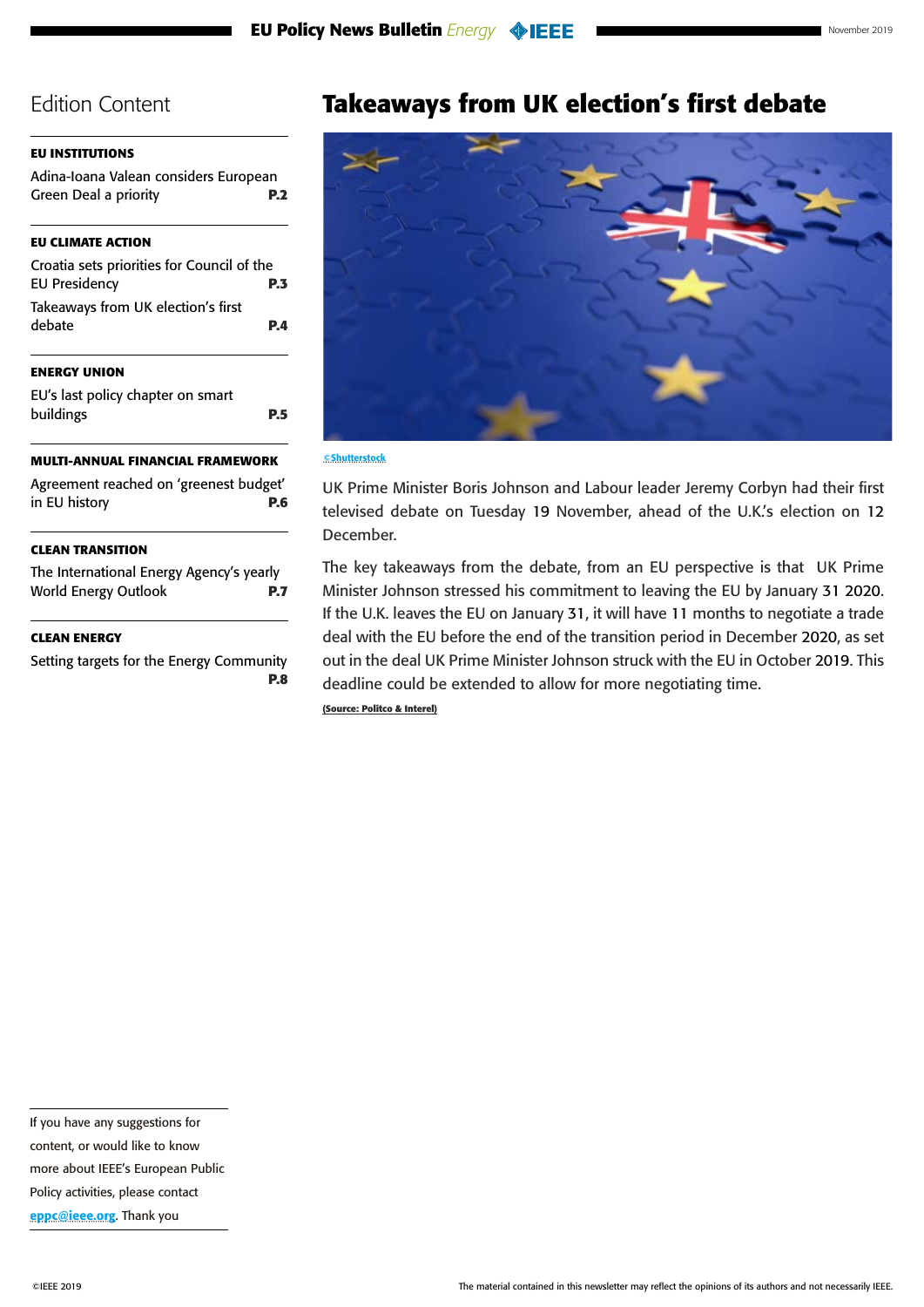#### <span id="page-4-0"></span>**[EU INSTITUTIONS](#page-1-0)**

[Adina-Ioana Valean considers European](#page-1-0)  [Green Deal a priority](#page-1-0) **P.2**

#### **[EU CLIMATE ACTION](#page-2-0)**

| Croatia sets priorities for Council of the   |            |
|----------------------------------------------|------------|
| <b>EU Presidency</b>                         | <b>P.3</b> |
| Takeaways from UK election's first<br>debate | P.A        |

### **ENERGY UNION**

EU's last policy chapter on smart buildings **P.5**

#### **[MULTI-ANNUAL FINANCIAL FRAMEWORK](#page-5-0)**

| Agreement reached on 'greenest budget' |            |
|----------------------------------------|------------|
| in EU history                          | <b>P.6</b> |

#### **[CLEAN TRANSITION](#page-6-0)**

[The International Energy Agency's yearly](#page-6-0)  [World Energy Outlook](#page-6-0) **P.7**

#### **[CLEAN ENERGY](#page-7-0)**

[Setting targets for the Energy Community](#page-7-0) **[P.8](#page-7-0)**

#### ENERGY UNION

# **EU's last policy chapter on smart buildings**



#### ©Shutterstock

After the adoption of the **[Energy Performance of Buildings Directive](https://eur-lex.europa.eu/legal-content/EN/TXT/PDF/?uri=CELEX:32018L0844&from=EN)** in Q2 2018 the European Commission has been tasked by the co-legislators to develop specific, more technical, legislation on the Smart Readiness Indicator for buildings.

In other words, the Smart Readiness Indicator will be a tool to assess the ICTreadiness of a building. The indicator is intended to raise awareness about the benefits of smart technologies and ICT in buildings (from an energy perspective, in particular), motivate consumers to accelerate investments in smart building technologies and support the uptake of technology innovation in the building sector.

Ahead of the policy-drafting the European Commission has extensively consulted stakeholders and developed a **[technical report](https://smartreadinessindicator.eu/sites/smartreadinessindicator.eu/files/sri_1st_technical_study_-_final_report.pdf)**. More on the project's findings and timing can be found **[here](https://smartreadinessindicator.eu/sites/smartreadinessindicator.eu/files/presentation_sri2_stakeholdermeeting_2_-_2019-10-09.pdf)**.

The European Commission will now start drafting the delegated and implementing acts on the Smart Readiness Indicator, using the outcomes of the project and the stakeholders' feedback in the public consultation as a compass for the policy. **(Source: Interel)**

more about IEEE's European Public

If you have any suggestions for content, or would like to know

Policy activities, please contact [eppc@ieee.org](mailto:eppc%40ieee.org?subject=). Thank you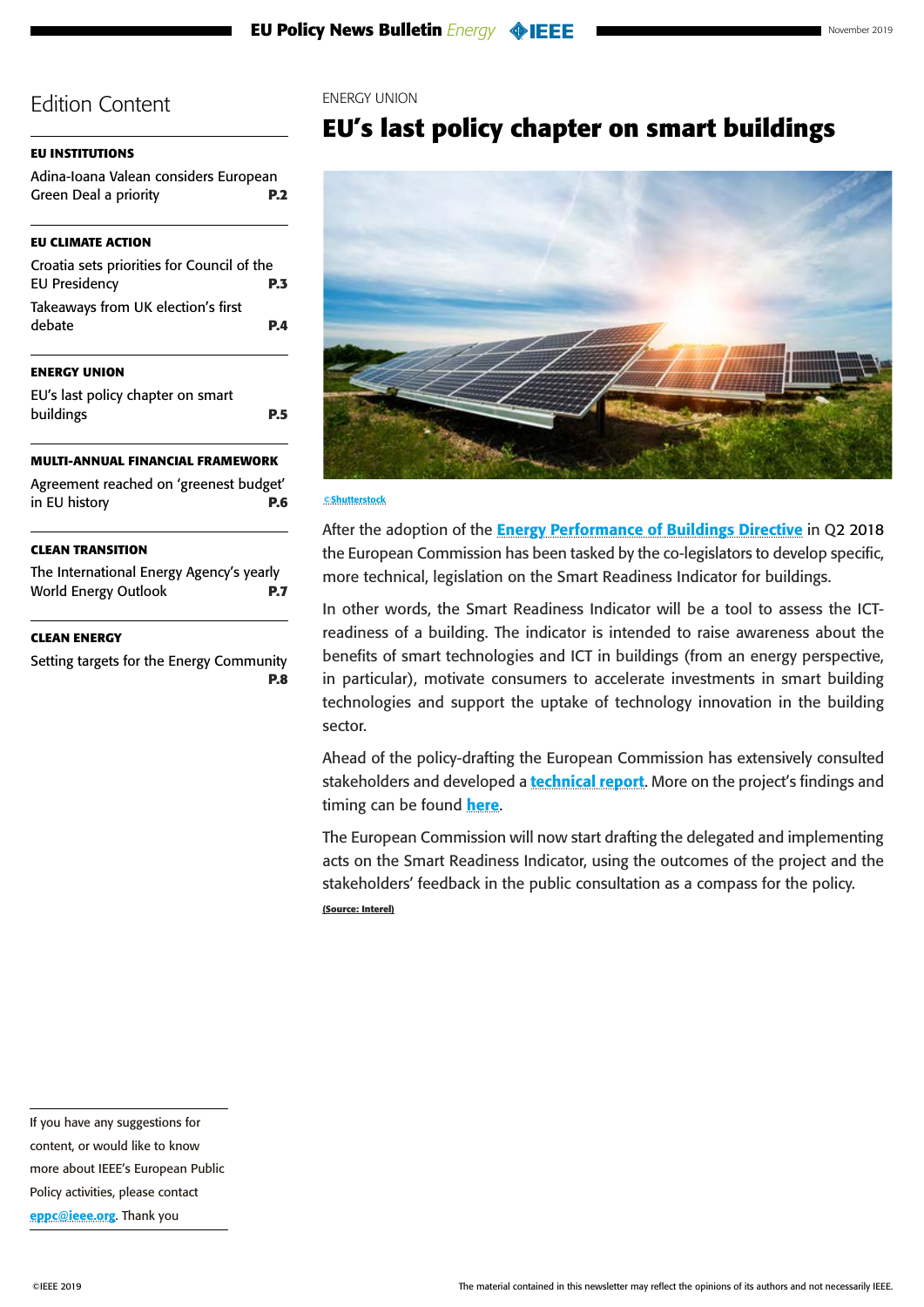# <span id="page-5-0"></span>**[EU INSTITUTIONS](#page-1-0)**

| Adina-Ioana Valean considers European |            |
|---------------------------------------|------------|
| Green Deal a priority                 | <b>P.2</b> |

# **[EU CLIMATE ACTION](#page-2-0)**

| Croatia sets priorities for Council of the   |            |
|----------------------------------------------|------------|
| <b>EU Presidency</b>                         | P.3        |
| Takeaways from UK election's first<br>debate | <b>P.4</b> |
|                                              |            |

# **[ENERGY UNION](#page-4-0)**

| EU's last policy chapter on smart |            |
|-----------------------------------|------------|
| buildings                         | <b>P.5</b> |

## **MULTI-ANNUAL FINANCIAL FRAMEWORK**

| Agreement reached on 'greenest budget' |            |
|----------------------------------------|------------|
| in EU history                          | <b>P.6</b> |

## **[CLEAN TRANSITION](#page-6-0)**

[The International Energy Agency's yearly](#page-6-0)  [World Energy Outlook](#page-6-0) **P.7**

#### **[CLEAN ENERGY](#page-7-0)**

[Setting targets for the Energy Community](#page-7-0) **[P.8](#page-7-0)** MULTI-ANNUAL FINANCIAL FRAMEWORK

# **[Agreement reached on 'greenest budget' in EU](http://links.haymarket.mkt6316.com/ctt?kn=3&ms=MjI0NDg3ODcS1&r=MzE2OTQ2NjA5NjU5S0&b=0&j=MTYyMTIyMjU0NgS2&mt=1&rt=0)  [history](http://links.haymarket.mkt6316.com/ctt?kn=3&ms=MjI0NDg3ODcS1&r=MzE2OTQ2NjA5NjU5S0&b=0&j=MTYyMTIyMjU0NgS2&mt=1&rt=0)**



On 18 Nov 2019, the European Parliament secured an increase of over EUR 500m in funding for climate change in the EU budget for 2020, under a compromise deal. Delegations from the European Parliament, the Commission and the Council of the EU managed to put an end to an institutional disagreement that could have required negotiators to restart the process from the start, if a breakthrough had not been reached by the end of that day.

Under the agreement, the 2020 budget will be EUR 850m higher than the initial proposal made by the Commission, the biggest net increase in the current longterm budget, as MEP Jan Van Overtveldt, the chair of the European Parliament's budget committee, observed. Of that extra funding, EUR 500m relates to climate action. The overall 2020 EU budget has been set at EUR 169bn in commitments and EUR 154bn in payments. About 21% of the budget will go to climate change measures.

The Horizon 2020 programme, which includes some research and innovation projects relating to climate change, will receive EUR 13.5bn, an increase of almost 9% compared to 2019. The Connecting Europe Facility's energy strand, which supports the large-scale deployment of renewables and energy infrastructure, will receive EUR 1.28bn (an increase of 35% compared to 2019). Meanwhile, its transport strand will have double that, with EUR 2.58bn.

Budget commissioner Günther Oettinger said the focus should now move to "a timely adoption of the next Multi-Annual Financial Framework so that we can provide certainty and stability for our beneficiaries and continue creating an EU added value for all". The agreement must now be formally adopted by the European Parliament and the Council of the EU.

**(Source: Interel & ENDS Europe)**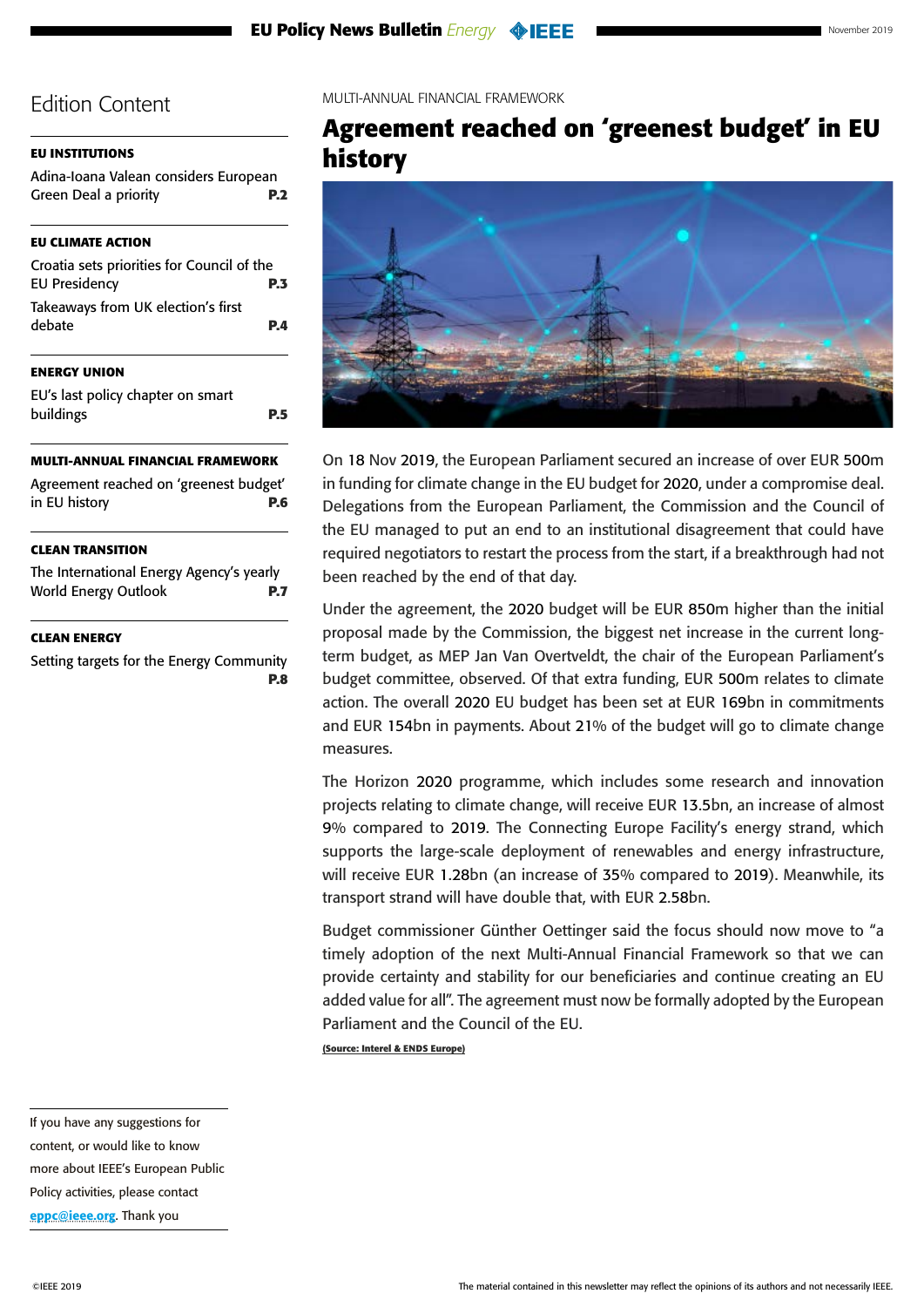## <span id="page-6-0"></span>**[EU INSTITUTIONS](#page-1-0)**

| Adina-Ioana Valean considers European |            |
|---------------------------------------|------------|
| <b>Green Deal a priority</b>          | <b>P.2</b> |

## **[EU CLIMATE ACTION](#page-2-0)**

| Croatia sets priorities for Council of the   |            |
|----------------------------------------------|------------|
| <b>EU Presidency</b>                         | <b>P.3</b> |
| Takeaways from UK election's first<br>debate | <b>P.4</b> |
|                                              |            |

### **[ENERGY UNION](#page-4-0)**

| EU's last policy chapter on smart |            |
|-----------------------------------|------------|
| buildings                         | <b>P.5</b> |

## **[MULTI-ANNUAL FINANCIAL FRAMEWORK](#page-5-0)**

| Agreement reached on 'greenest budget' |            |
|----------------------------------------|------------|
| in EU history                          | <b>P.6</b> |

### **CLEAN TRANSITION**

The International Energy Agency's yearly World Energy Outlook **P.7**

### **[CLEAN ENERGY](#page-7-0)**

[Setting targets for the Energy Community](#page-7-0) **[P.8](#page-7-0)** CLEAN TRANSITION

# **The International Energy Agency's yearly World Energy Outlook**



#### ©Shutterstock

The International Energy Agency (IEA) expressed its concerns regarding the development of the world's energy markets, in the **[World Energy Outlook report](https://politico.us8.list-manage.com/track/click?u=e26c1a1c392386a968d02fdbc&id=5f402eb39c&e=f7ef5fb14a)** that was published on 13 November.

According to the report, governments need to step up their actions on climate action. The report finds that current and planned policies will not result in reaching the Paris Boosting energy efficiency would make a big difference. But, in a worrying trend, energy savings are slowing down, the IEA warned.

In sector-specific estimation:

- Electric vehicles: based on planned policies, global growth in oil demand is expected to slow down markedly after 2025, before flattening out in the 2030s. Oil demand for long-distance freight, shipping and aviation as well as petrochemicals continues to grow. But, its use in passenger cars will peak in the late 2020s, thanks to efficiency gains and an uptake in electric cars. Thanks to falling battery costs "electric cars in some major markets soon become cost-competitive ... with conventional cars," the IEA said. But "consumer preferences for SUVs could offset the benefits from electric cars."
- Offshore wind power, solar and wind generation would overtake coal in the mid-2020s, the outlook found. By 2040, clean sources should account for more than half of electricity generation.
- On gas infrastructure, the report also found that the use of gas infrastructure depends on "whether gas grids can deliver truly low- or zero-carbon energy sources, such as low-carbon hydrogen and biomethane."

The IEA is facing mounting criticism by NGOs and groups concerned about climate change, who claim that its yearly report underplays the speed at which the world could switch to renewable energy.

**(Source: Politico)**